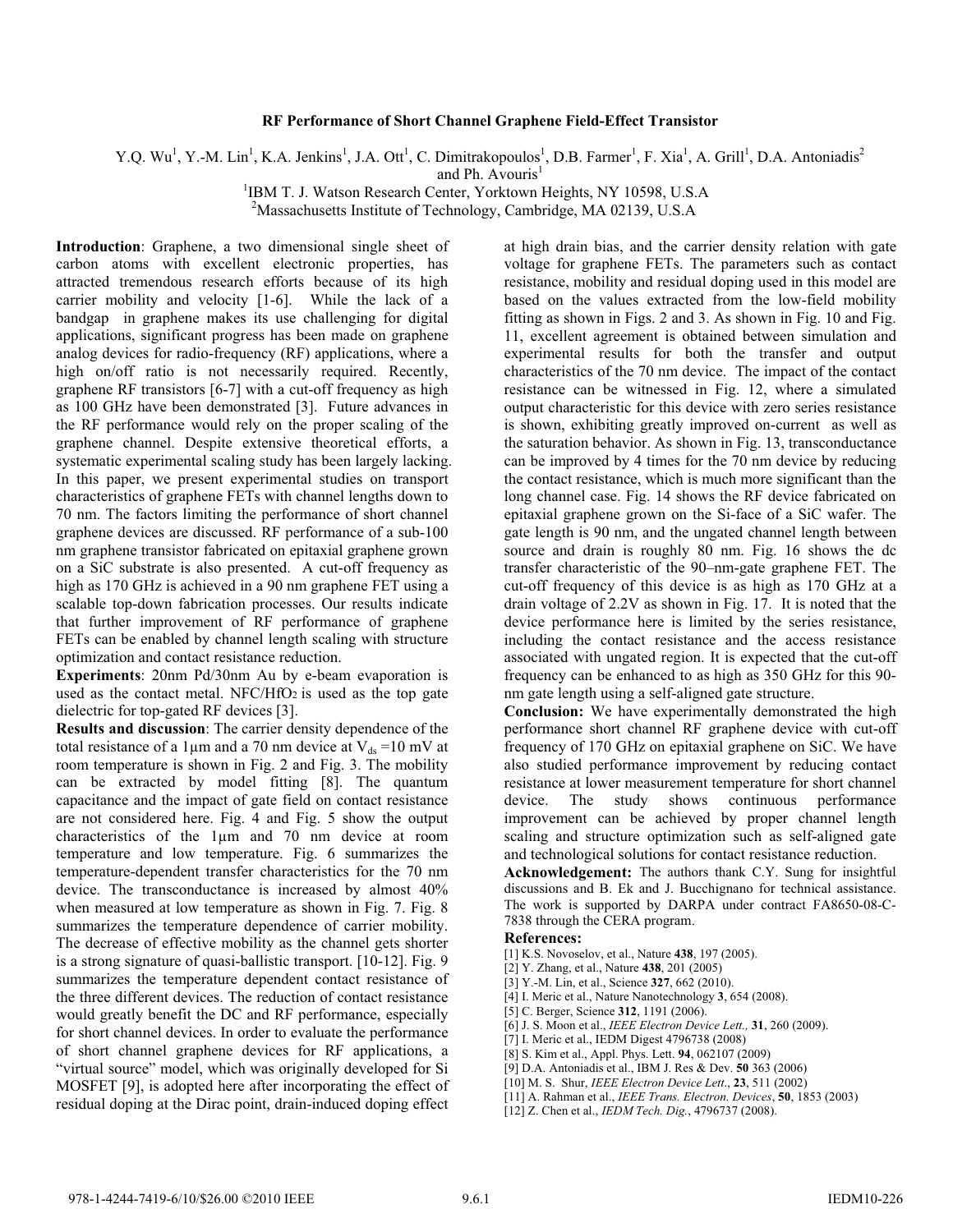

Fig. 1 (a) Schematic view of a back-gated graphene FET, (b) SEM image of metal contacts of a 70nm device and (c) optical image of the fabricated devices.



Fig. 2  $R_{tot}$  vs  $n_{carrier}$  of a 1 $\mu$ m device at 10 mV at room temperature and the fitting based on Eq. (1). The  $C_{\varphi}$  used here is calculated from the 90 nm  $SiO<sub>2</sub>$ .



Fig. 3 *Rtot* vs *ncarrier* of a 70 nm device at 10 mV at room temperature and the fitting based on Eq. (1) .



Fig. 4 Output characteristics for a 1µm device at room temperature and 7 K.  $V_{bg}$ sweeps 30 V from Dirac point with a step of 5 V for both nFET and pFET.



Fig. 7 Peak transconductance *gm* vs. *T* from devices with channel length of  $1 \mu m$ and 70 nm.



Fig. 5 Output characteristics for a 70 nm device at room temperature and 7 K.  $V_{bg}$ sweeps 25 V from Dirac point with a step of 5 V for both nFET and pFET.





Fig. 6 Temperature dependent transconductance for a 70 nm device.



length, from  $1 \mu m$  down to  $70 \text{ nm}$ .

Fig. 8 Effective electron and hole mobility Fig. 9 Contact resistance  $R_C$  vs. *T* from  $\mu_{\alpha}$  vs. *T* from devices with different channel devices with different channel length from 1  $\mu_{eff}$  vs. *T* from devices with different channel devices with different channel length, from 1<br>length, from 1 um down to 70 nm ȝm down to 70 nm.